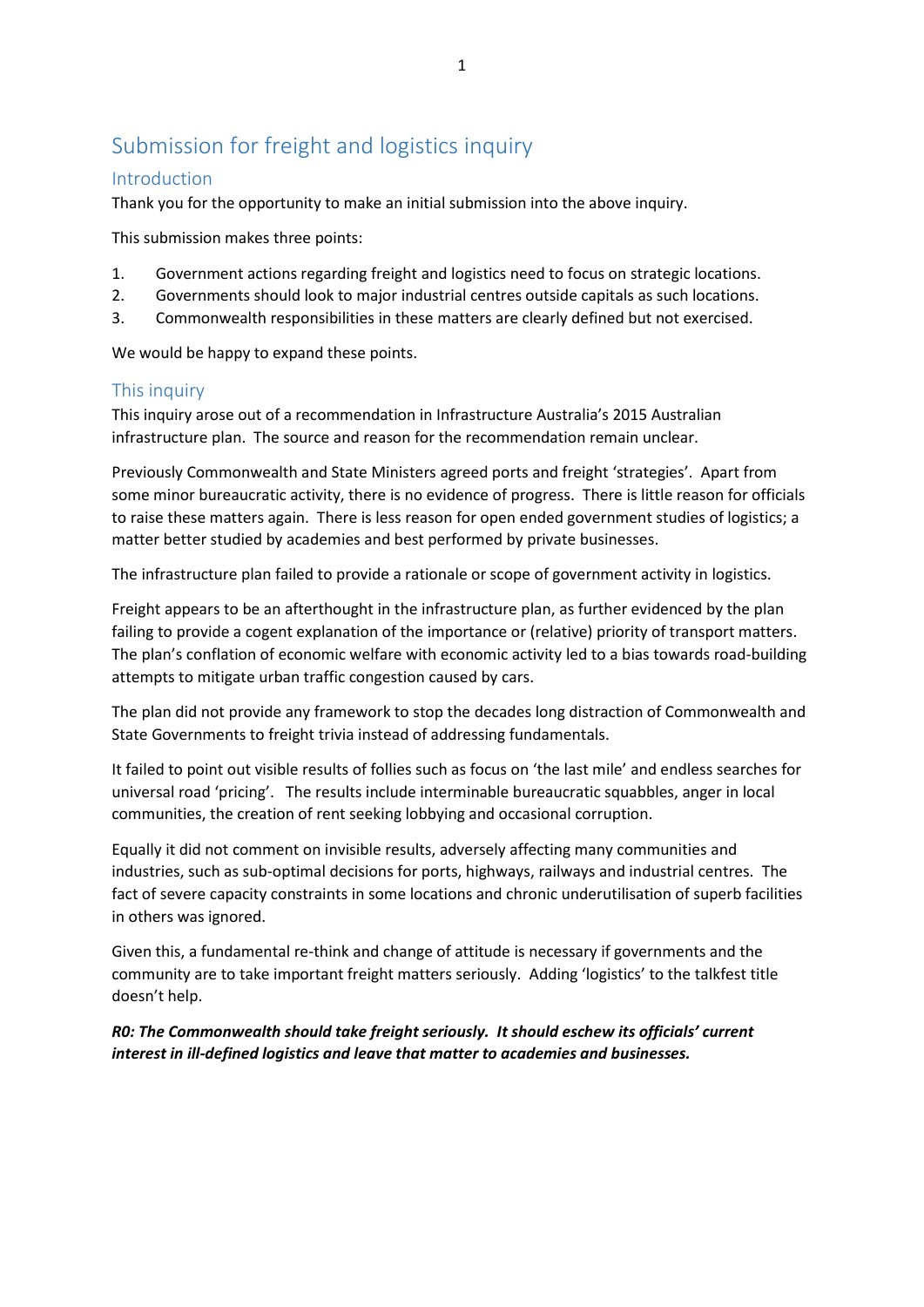#### 1. Locations

Transport is primarily concerned with places. Places determine transport tasks. Relative costs determine routes and vehicles used for people and goods to move between places.

While travel follows least generalised cost involving expected travel time, convenience and financial cost to travellers. Freight follows pathways of least financial cost to consignors. Freight flows are relatively easy to analyse and influence.

What matters most is the origins and / or destinations of massed freight. These locations are determined by many factors of which transport costs are a small part.

Because transport involves physical activities it generates externalities; costs and benefits not borne by participants in transport systems. The cost of transport comprises both internal and external costs both of which manifest in localities. That external costs are significant is demonstrated by opposition to transport and related activities in certain locations. The existence of such external factors is the public policy reason for governments to consider freight or related policies.

Hence reducing internal freight financial costs is an inappropriate aim for governments. Government sponsored improvements to one area may be at a net economic cost after external factors are taken into account. An increase in one industry's or business' profitability might be at the expense of a higher cost to another location or the rest of the economy.

While governments can and do intervene to cut individual business costs in such ways, this should be seen for what it is; a response to rent seeking behaviour. It should not be excused let alone encouraged. Government is there to benefit society, not just businesses even freight ones.

Once government understands and sets a sound framework for freight, it should be up to the logistics industry alone to determine how this is used to minimise the internal costs of their clients.

The key to any framework is the location of industrial and transport activities. The most important transport locations are those which are difficult to move and on which several systems rely. Policy should establish a hierarchy with the strongest commitments to the top.

At the apex will be places of large scale interchange of people or goods between vehicles. These include seaports, CBD railway stations, urban rail terminals, and international airports. At the next level will be the intersection of routes between them, including sea lanes, rail lines and highways.

Unless these places are optimised, transport and storage systems will be inefficient irrespective of how internally productive or innovative private businesses are or how rigorous, data driven and apparently prescient public policies might be.

The highest priority for government is to provide assurance for these places and routes. That was the intention of Infrastructure Australia's port strategy and land freight strategy. The former has not been implemented and the latter was altered by bureaucracies to downplay locations.

In Australia governments have so far neglected to provide adequate assurance for key locations. There is continuing uninformed debate about the use of some of Australia's most important transport locations. Meanwhile governments impede the optimal development of critical sites.

*R1: The Commonwealth should declare certain limited locations as places for international and interstate freight. The purpose of such declaration would be to signal to all, including industry and regulatory authorities, that freight is to be treated more sympathetically in these locations than elsewhere.*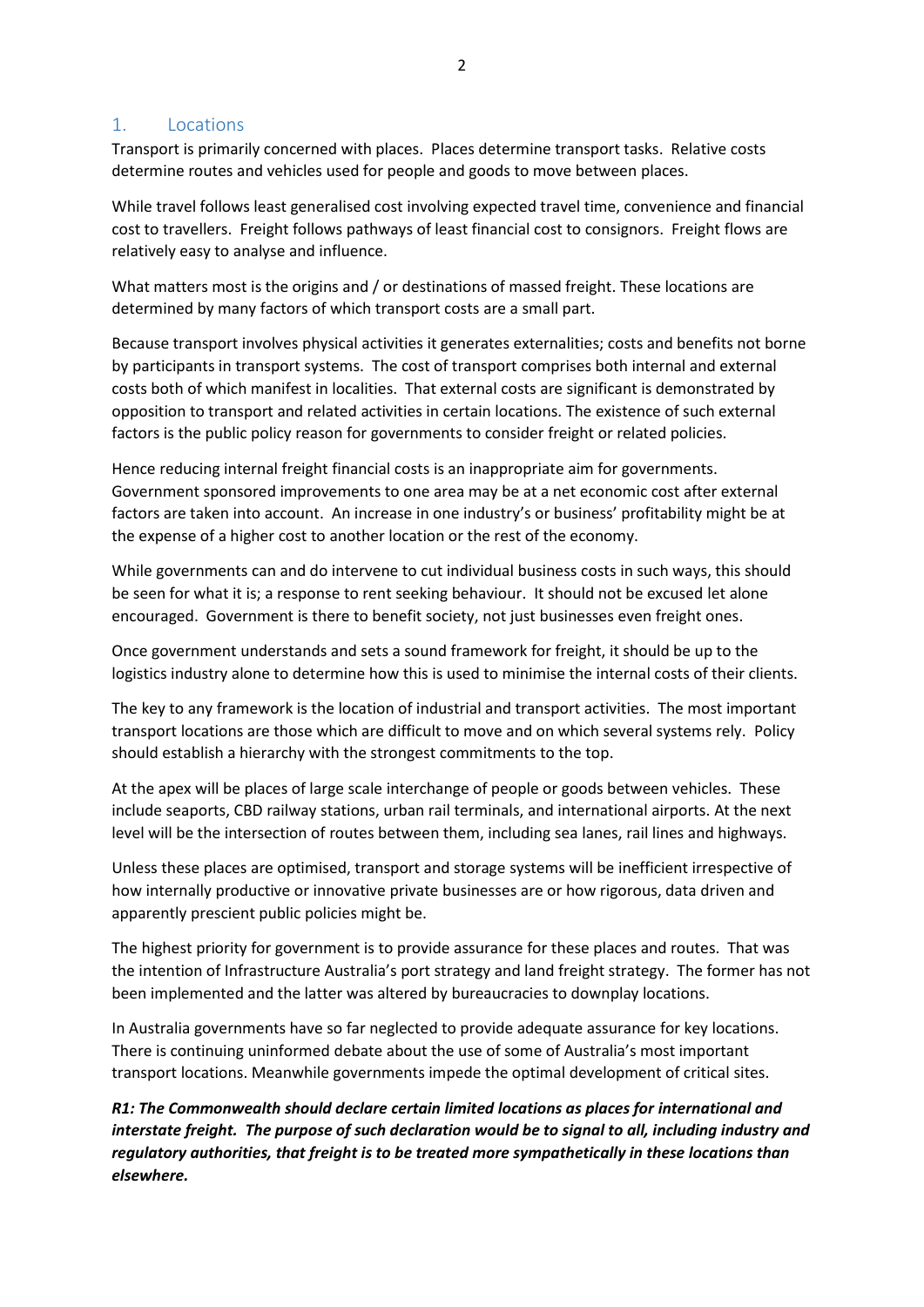## 2. Established industrial locations

Australia is a geographically large country with a small population and industrial base. This has created an ongoing physical trade structure imbalance that generates locational challenges.

For example growth in metropolitan areas increases in demand for inbound full containers which are addressed, as elsewhere in the world, to relatively low value lands increasingly further away from the traditional port sites near city CBDs. As elsewhere in the world, the long trend is for such port functions to migrate towards the sea or industrial lands. Overseas, governments have undertaken facilitating or mitigating actions to deal with the conflict between port use and urban amenity.

Since the 1970s globalisation has disrupted Australia's intentions for industrial-settlement patterns, intentions pursued by various policy arms including skill development, scientific research, migration, government purchasing, defence, industry assistance, trade and protection and transport. Post federation aims of coherent policies that included dispersing heavy industry to secondary cities such as Geelong, Port Kembla, Gladstone, Whyalla, and Kwinana have been frustrated.

Each of these places includes designed, planned and community accepted locations for substantial volumes of externality causing production and freight. Most now have substantial well positioned spare land and skills for freight. This is not the case in metropolitan areas, Adelaide excepted.

Each of these places is a fulcrum of several current export supply chains, which in Australia generally relate to bulk commodities. Some questions have been raised about the long term future of some of these supply chains, for example coal. Governments should not consider this in the framework of commodity supply chains but on the consequences of such changes for locations and communities.

Australia's import and export physical supply chains deal with different commodity types and will remain discrete in terms of business specific assets eg. vehicle fleets, cranes, stacks. However, this is not the case for essential facilities such as standard gauge railways, port land and sea channels.

Nor is it the case for associated or embodied trade in services, access to which is seen as fundamental to 21<sup>st</sup> century national competitiveness in terms of technology and skills transfer.

In metropolitan areas there will be mounting pressures to convert at least some such essential facility assets, or associated access paths, to higher value uses such as housing, travel and recreation/conservation. This is already evident in Sydney, Melbourne and Brisbane. Those places have a domestic comparative advantage in skill competitiveness from travel; for example urban rail systems to agglomerations or technology clusters, international airport gateways. Conversion of old freight and industrial lands, near the CBDs of those cities, enhances Australia's interests.

This is unlikely to be the case in secondary cities. Those cities have a domestic comparative advantage in skills embodied in products ie. associated with freight. This can be seen by the world leading practices in port management in Gladstone, the Hunter Valley coal chain and the marine cluster at Kwinana/Henderson Western Australia.

Under or misuse of industrial lands in secondary cities will degrade Australia's capability. It is not a sustainable approach and will eventually be reversed at considerable economic and social cost.

*R2: The Commonwealth should commence its declaration of places for international and interstate freight with locations in secondary cities such as Geelong, Newcastle, Gladstone and Kwinana. It should establish planning scenarios for these cities with a specific intention of facilitating international skill and technology linkages that build on international freight chains.*